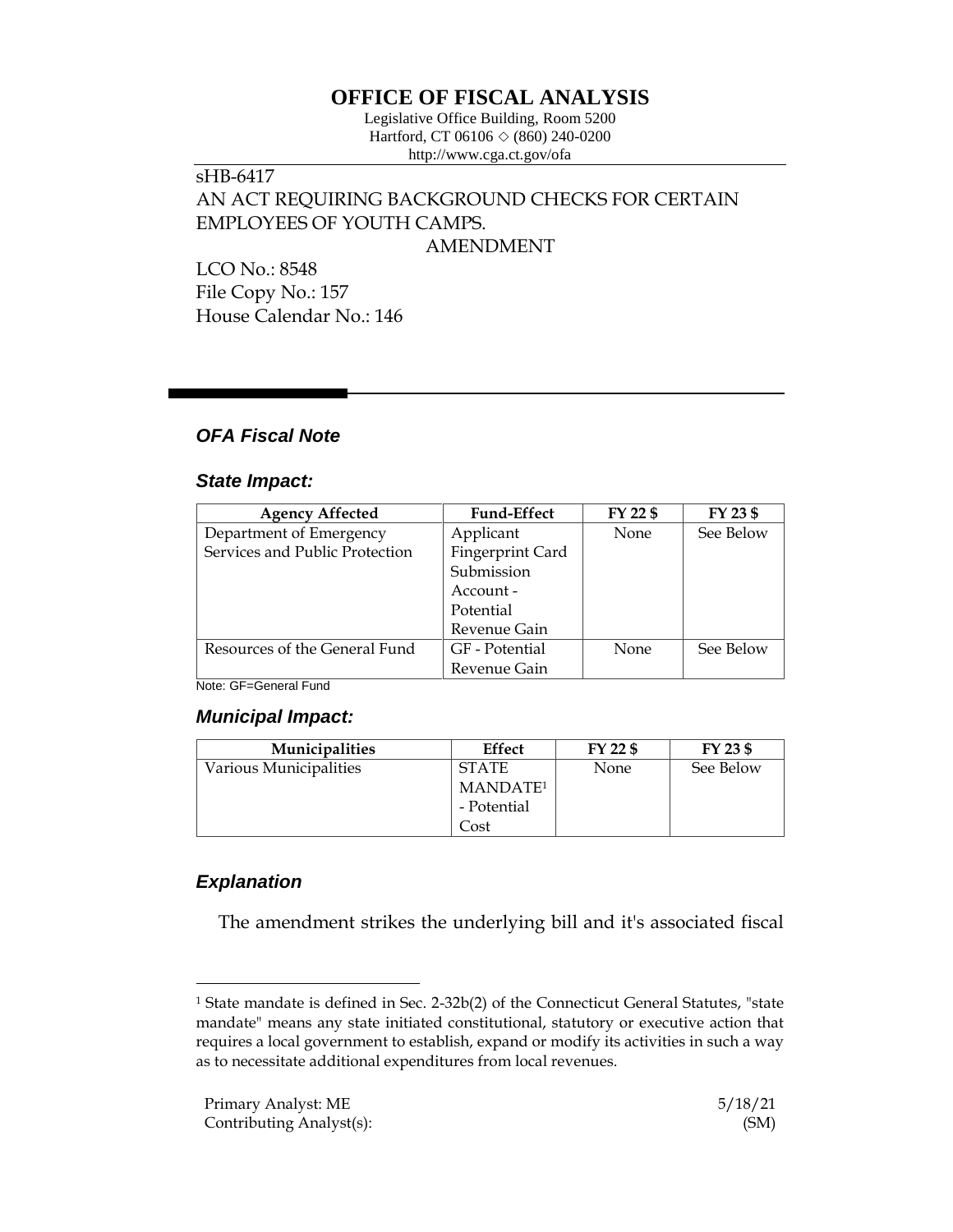impact resulting in the following impact.

The bill requires certain municipalities and other youth athletic activity operators and youth camps to conduct comprehensive background checks on certain prospective employees resulting in a potential revenue gain to the state and a potential cost to municipalities.

The Department of Emergency Services and Public Protection (DESPP) conducts state background checks for \$75 per person and to the extent additional background checks are requested there is a potential revenue gain to the state. State background checks require fingerprinting, which DESPP conducts for \$15 per person resulting in a potential revenue gain to the Applicant Fingerprint Card Submission Account<sup>2</sup>.

The amendment also results in a potential revenue gain to the state related to a civil penalty of not more than \$100 per day for each day a licensee has knowledge of an employee's conviction and does not report it to the Office of Early Childhood. The extent of the revenue gain depends on the civil penalty imposed and the number of days the licensee fails to meet the notification requirements established by the amendment.

There is a cost to municipalities that will vary based on 1) the number of background checks they conduct, and 2) the vendor they use to conduct them. A town that conducts these background checks via DESPP would incur costs of \$75 per person for the state criminal background check and \$15 per person for fingerprinting. A town that conducts background checks via a third-party vendor could incur costs of \$18 to \$20 per person for both.

A municipality could at least partially offset this cost if it chose to increase any fees it charges for participation in youth athletic activities.

The Department of Children and Families (DCF) is in the process of

 $\overline{a}$ 

<sup>2</sup> Funds in the Applicant Fingerprint Card Submission Account are used for IT support and maintenance for the fingerprinting systems.